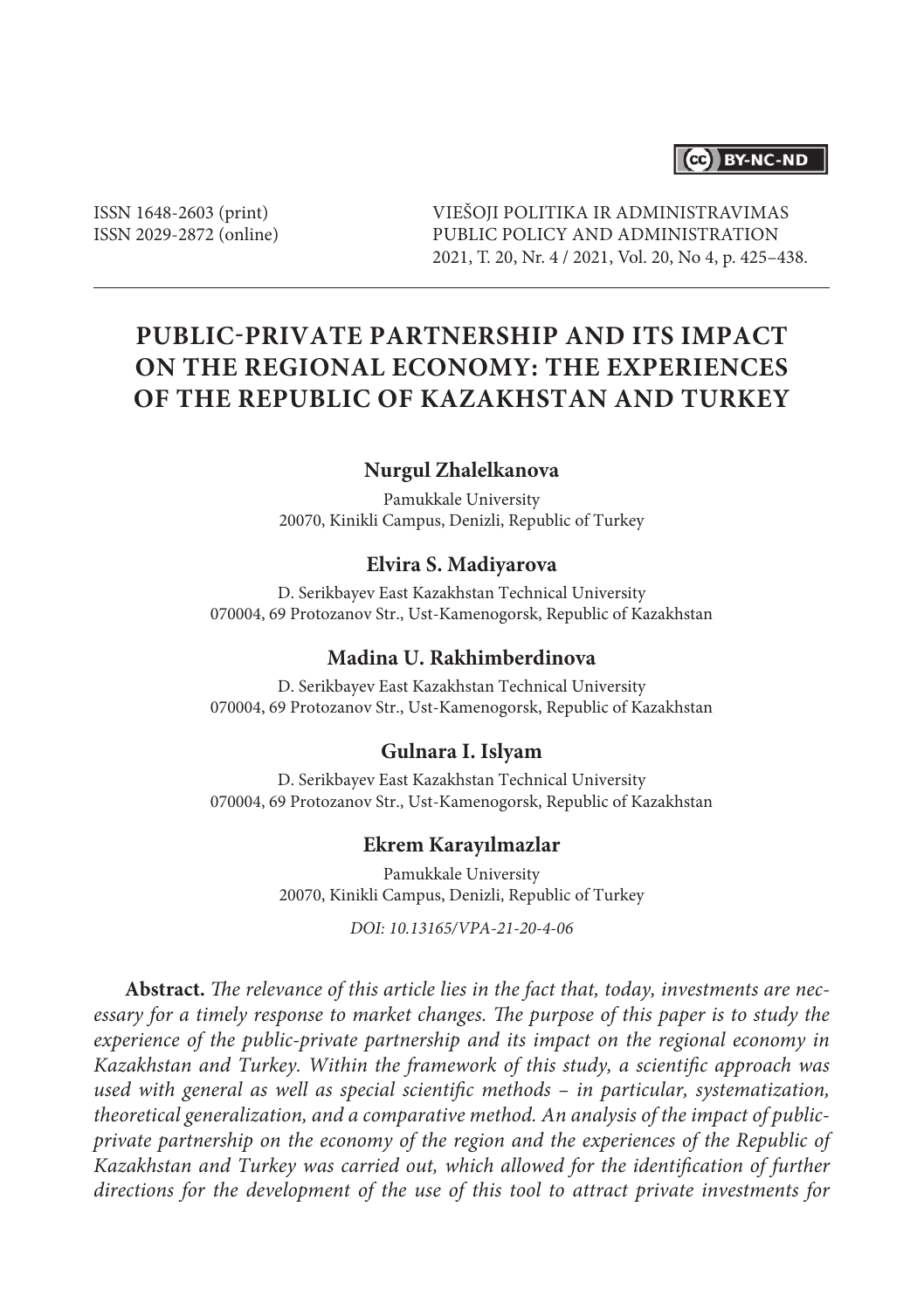*regional development. The impact of the development of public-private partnerships on the economies of these territories was determined, and the main directions for improving the development of this instrument in relation to these territories were identified. The authors found that different methods of public-private partnership are used within different regions, and regulation of these areas is also carried out in different ways. The applied value of this research lies in the possibility for more effective use of this instrument of interaction between public bodies and business entities for the development of individual territories.*

**Keywords:** *concessions, business, regional development, infrastructure, public services.* 

**Reikšminiai žodžiai:** *koncesijos, verslas, regionų plėtra, infrastruktūra, viešosios paslaugos.*

### **Introduction**

At the present stage of economic development of individual territories (regions and countries), there is an urgent need for modernization, better structural transformation, and an innovative vector of development. Preventing this is a lack of budgetary resources for the implementation of the above-listed measures. In turn, this makes these measures relevant to the search for more effective tools of management, the basis of which can be the interaction of such structures as governments and private businesses. Under existing conditions, the most important source of economic growth and a factor ensuring the sustainability of the development of territories is the stability of the functioning of infrastructure (Kim 2018; Lebedchenko 2020; Mazur and Nahernuk 2018). Due to infrastructure, the comfort of the living environment of the population is formed; it is involved in creating conditions for a high-quality life, as well as conditions for the reproduction of human capital. The infrastructure of a separate territory involves the provision of basic vital services (electricity, gas, water, etc.) both for the population and for economic entities (commerce, industry, agriculture, etc.) (European Court of Auditors 2018).

However, it can be noted that in many regions, some sectors of infrastructure are in a deplorable state and are experiencing a crisis due to depreciation of fixed assets, accidents, and resource loss in networks. Problems include ever-increasing tariffs, with the same quality of services being provided by the industry. The main reasons for the crisis in infrastructure industries are the lack of funds and the inefficiency of the industry management system (Agency for Strategic Initiatives 2017). In a crisis, the introduced market mechanisms of management, a decrease in state support, and the low paying capacity of consumers have further worsened the financial condition of enterprises in the infrastructure sectors. There is a further decrease in investment activity and, accordingly, further aging of fixed assets without the possibility of their renewal (Korkuna 2020).

The need for interaction between government and business is becoming obvious, and the consolidation of efforts is necessary to fully solve problems. Based on global experience, the most effective model in this direction is a public-private partnership (PPP) (OECD 2012). Nevertheless, there are many inhibiting factors of organizational, eco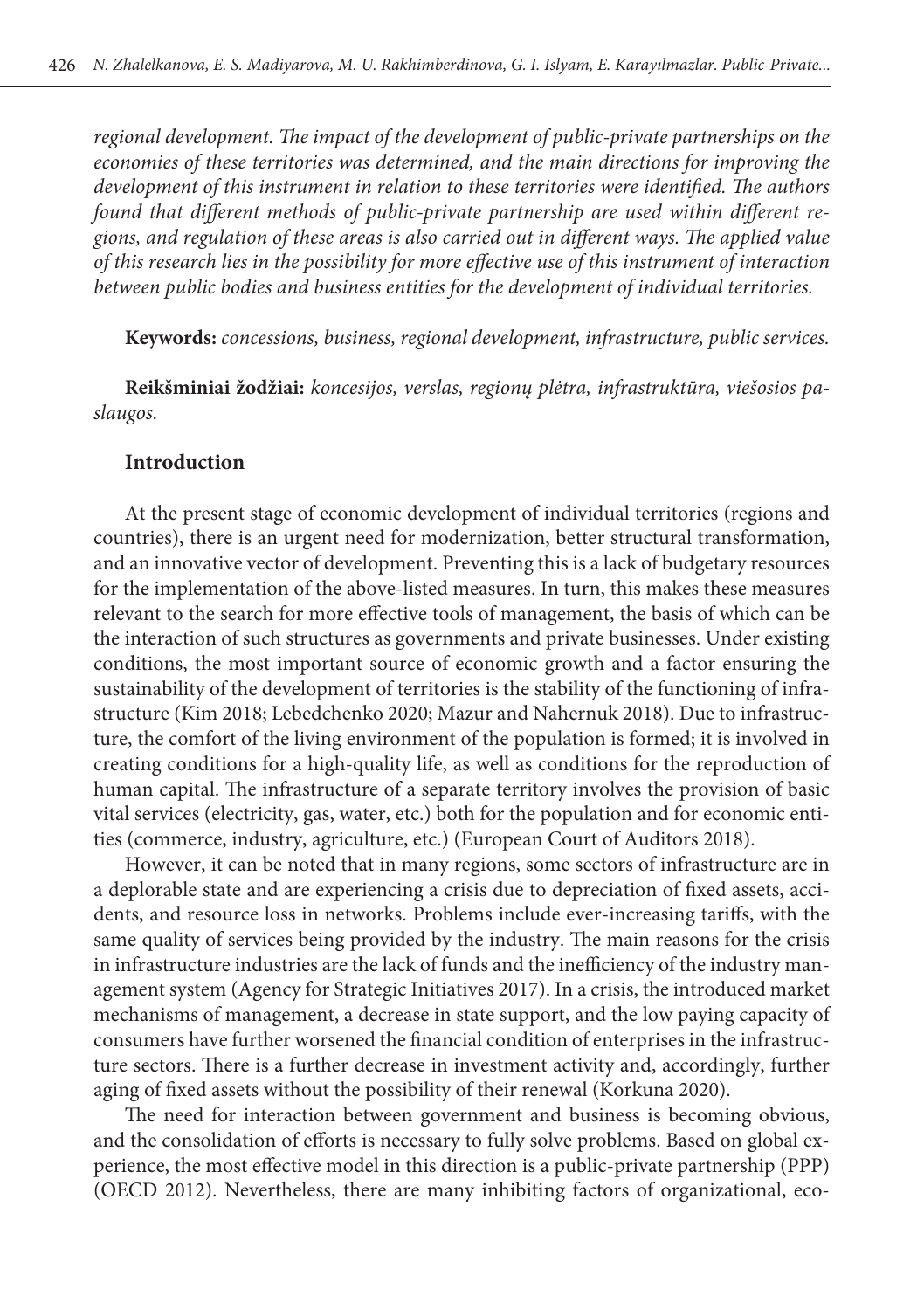nomic, and institutional natures, alongside specificity regarding the territory in which this instrument is used. In this context, the search for the feasibility of and methodological justification for the development of PPPs and their impact on the region's economy becomes relevant. PPPs are studied in detail in many ways in every country. A general study by Kochetkova (2016) considered the peculiarities of the application of PPP standards in different countries around the world, the shortcomings of PPPs, decision-making processes for PPP investments and tenders, and practical issues of organizing financing for private companies concluding PPP agreements.

Accordingly, all of the above necessitates the further study of the problem with the possibility of resolving the issues of PPP development to increase the competitiveness of the region and the development of its economy. Researching the issue of PPP and its impact on the regional economy is a complex process that requires the elaboration of priority areas, which determines the practical significance of this study.

#### **Literature Review**

The main prerequisite for the emergence of PPPs, alongside borrowing mechanisms associated with the experience of foreign countries and their legal systems, is presented as a budgetary deficit for the creation and maintenance of the transport, social, and other sectors (Benítez-Ávila et al. 2018). The solution to this issue then becomes the creation of a tool that will attract private investors to the implementation of public projects, taking into account mutually beneficial conditions. This tool is a PPP. The study of various authors' understanding of the concept of PPP is becoming increasingly relevant. According to Kochetkova (2016), a PPP is an effective alliance or interaction between the state and private businesses. Esbergenova (2015) observed that a PPP is a legally formalized relationship between the state and a business in relation to projects of social and public importance, providing for the sharing of risks, the consideration of interests, and the coordination of the efforts of the parties (Maydirova and Biryukov 2013).

Istomin (2016) highlighted some features of PPP relations, including: the presence of a specific subjective composition, which is represented by the presence of public and private partners; the goal of satisfying the public interest, to fulfill the tasks related to the functions of the state and local self-government; the ability to distribute risks, costs, and profits from participation in the project between parties (partners); and an object – i.e., the property that is in the sphere of public interest and control. According to Vydrin (2015), PPP is presented as a form associated with the interaction of government and civil society institutions in order to establish cooperation in such areas as the political, social, and economic development of territories. Many studies are devoted to the topic of PPP and its components – such as that of Makarevich (2013), who considered the financial and legal component of PPP. One of the emphases of Makarevich's study considered the fact that the purpose of a PPP is to improve the quality of public administration within public services and public infrastructure.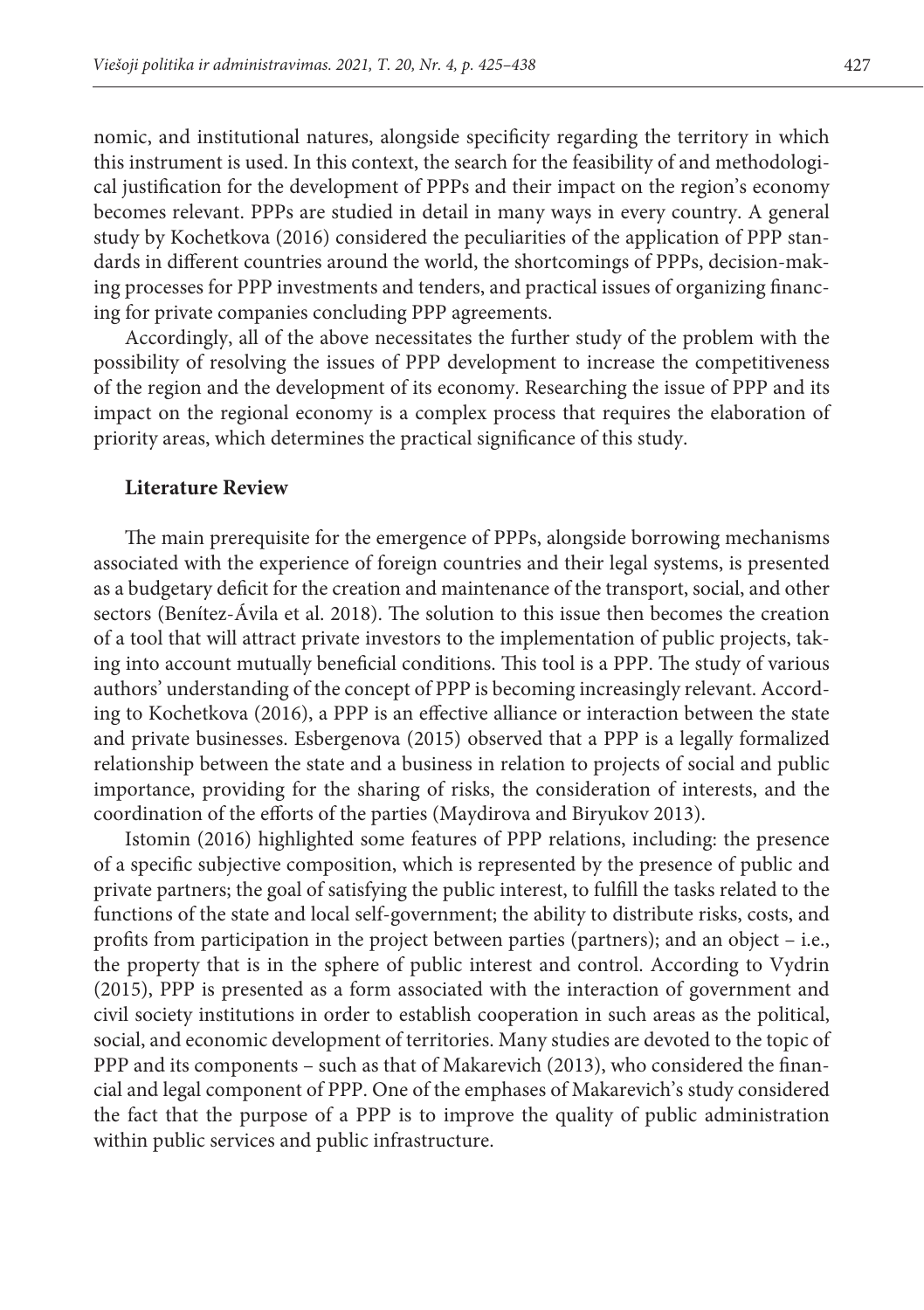#### **Materials and Methods**

One of the main methods of studying the problems of PPP and its impact on the regional economy, based on the experiences of the Republic of Kazakhstan and Turkey, is the method of employing statistical data on the main areas of PPP in these countries. In this regard, we can utilize statistical as well as comparative analysis. In this context we can use a system of indicators which, in turn, reflects the directions of development of PPP and its impact on the regional economy of the objects under study. This system includes:

- the dynamics of the concluded agreements (using horizontal analysis) within a separate territory (the Republic of Kazakhstan and Turkey);
- the dynamics of investments under concluded PPP agreements within a separate territory or in comparison (the Republic of Kazakhstan and Turkey);
- the structure of PPP projects at various stages in the context of a separate territory;
- the sectoral structure of already-concluded PPP agreements within a separate territory (separately for the Republic of Kazakhstan and for Turkey);
- the sectoral structure of PPP projects in terms of cost within a separate territory (separately for the Republic of Kazakhstan and Turkey);
- the rating of regions in terms of the implementation of PPP projects within a separate territory (the Republic of Kazakhstan)

The research period of this study was 2017–2019 (2019 was considered for positions with official data). As part of the analysis of statistical indicators, dynamic analysis of data volumes was carried out. The empirical basis of the study was represented by data from the Republic of Kazakhstan and Turkey. The legislation of developed countries generally includes provisions for roads, parking lots, public transport, port infrastructure, navigation services, police and firefighters, courts, water supply, waste collection and disposal (including sanitation), educational and health facilities, etc., within the category of public objects and public services (Duzelbaeva, Berikbolova, and Abdimominova 2018; Boshynda, Popfalushi, and Bilak 2020; Yermekbayev, Abzhaparova, and Iztayeva 2019). Considering the experience of Kazakhstan, it can be noted that at present PPPs in the innovation sphere are based on the Constitution of the Republic of Kazakhstan, and are developed per the Civil Code and the law "On Public-Private Partnership". Ways of implementing PPPs in Kazakhstan are outlined in Figure 1.

Turkey has a system for regulating issues related to PPP which was introduced in the early 1900s. In the 1990s, several of the first fundamental laws regarding PPPs appeared in the Turkish legal system. There is no universal law to regulate issues related to PPPs in Turkish legislation. The main laws that govern PPPs are Law No. 4283 "On the Creation and Operation of Power Plants and the Sale of Energy under the Build-Operate Model" (1997); Law No. 45396 "On the Medical Sector in the Build-Operate Model" (2005); and Law No. 5396 "On the Health Sector under the SA (Build-Rent) Model" (2005).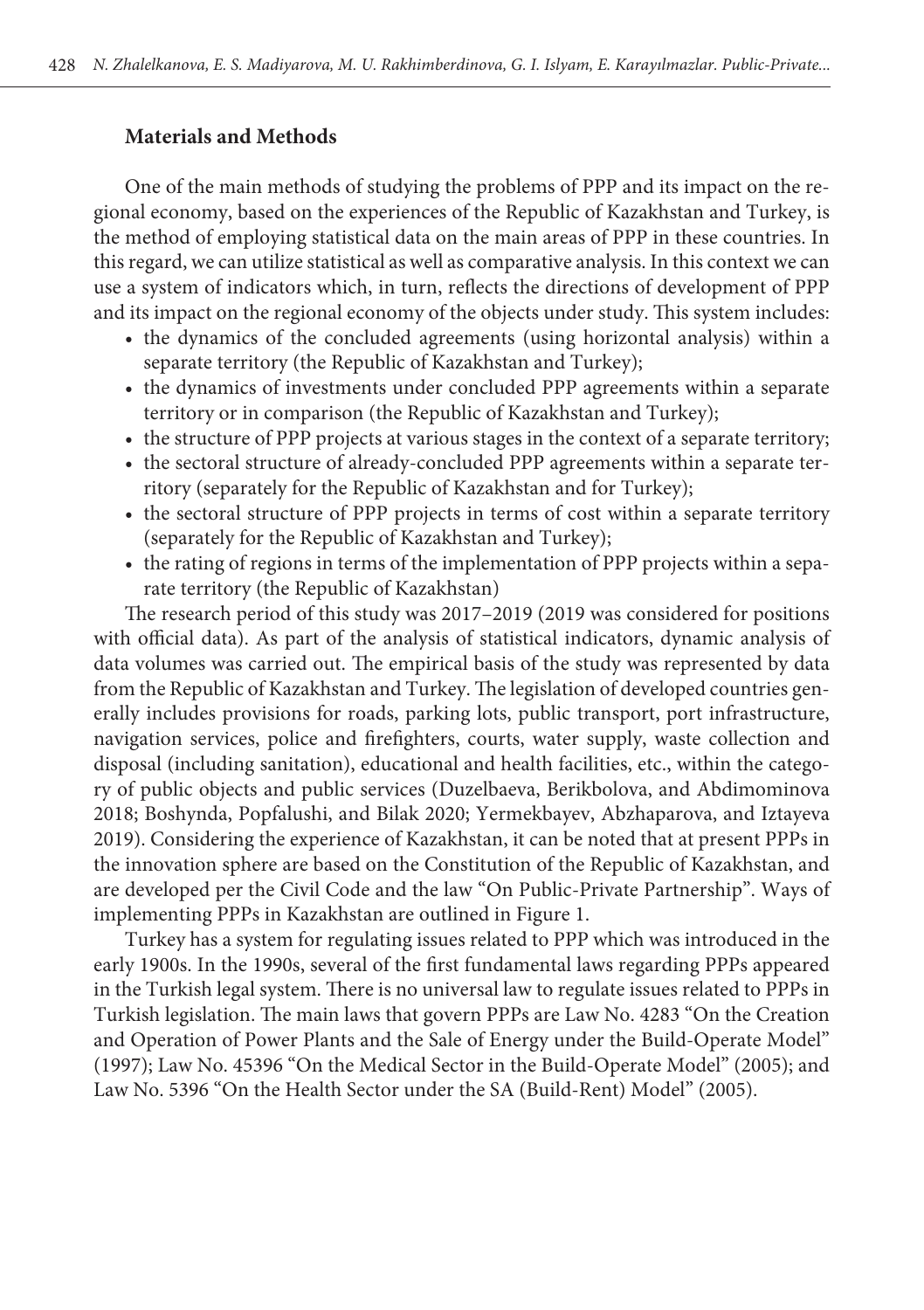

*Fig. 1. The main ways of implementing public-private partnershipsPPPs in the Republic of Kazakhstan Fig. 1.* **The main ways of implementing PPPs in the Republic of Kazakhstan** *Source: compiled by the author.*  Source: compiled by the author.

in the field of medicine, energy, and the construction of roads, tunnels, airports, and projects. The state traineries and implements if it's projects to improve the fives of people<br>and to provide comfort in Turkish cities for Turkish citizens and tourists. PPP projects attract increasing numbers of foreign investors and partners to the country every year.<br>The following PPP models are used in Turkish legislation: the "build-operate" model, the "build-lease" model, the "build-operate-transfer" model, and the "transfer the rights to wild-In the period from 2010 to 2019, Turkey implemented more than two hundred large projects, the total cost of which was more than \$120 billion. Projects were implemented seaports. The state launches and implements PPPs projects to improve the lives of people attract increasing numbers of foreign investors and partners to the country every year. operate" model. The characteristics of these models are presented in Table 1.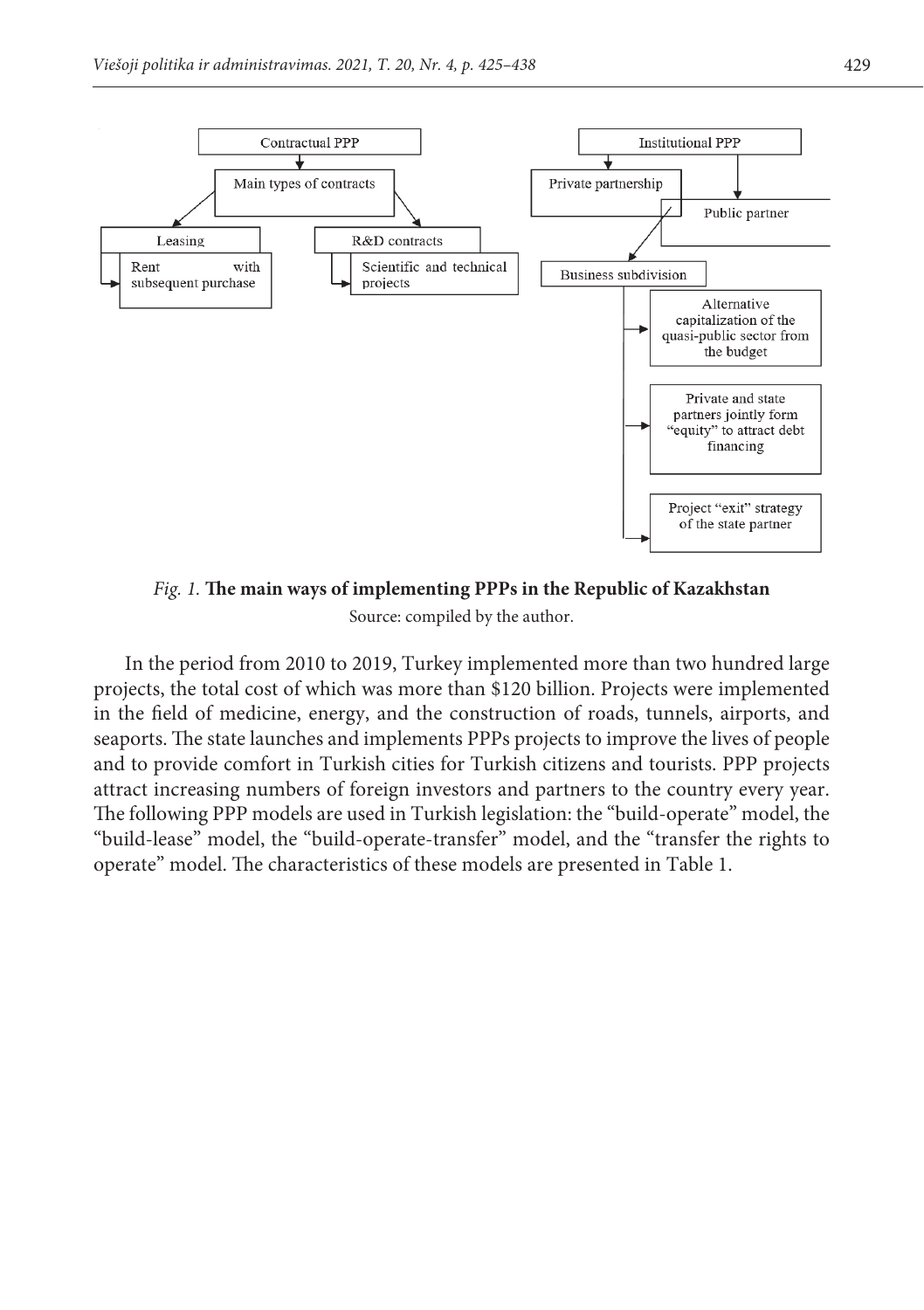| "Build-operate" model                                                                                                                                                                                                                                                                                                                    | "Build-lease" model                                                                                                                                                                                                                                                                        | "Build-operate-trans-                                                                                                                                                                                                                                                                                      | "Transfer the rights to                                                                                                                                                                                                                                                                                                                            |
|------------------------------------------------------------------------------------------------------------------------------------------------------------------------------------------------------------------------------------------------------------------------------------------------------------------------------------------|--------------------------------------------------------------------------------------------------------------------------------------------------------------------------------------------------------------------------------------------------------------------------------------------|------------------------------------------------------------------------------------------------------------------------------------------------------------------------------------------------------------------------------------------------------------------------------------------------------------|----------------------------------------------------------------------------------------------------------------------------------------------------------------------------------------------------------------------------------------------------------------------------------------------------------------------------------------------------|
| (BO)                                                                                                                                                                                                                                                                                                                                     | (BL)                                                                                                                                                                                                                                                                                       | fer" model (BOT)                                                                                                                                                                                                                                                                                           | operate" model (TRO)                                                                                                                                                                                                                                                                                                                               |
| According to this<br>model, construction is<br>carried out and operated<br>by the private sector.<br>This model differs from<br>the BOT model in the<br>fact that the ownership<br>of the object that is built<br>is not transferred to a<br>certain state body. This<br>model is most common<br>in the construction of<br>power plants. | According to the BR<br>model, the private<br>sector invests finance<br>and builds a facility on<br>a site, and then leases<br>this object to a specific<br>state body. This model<br>is most common in the<br>construction of medical<br>institutions – for exam-<br>ple, medical centers. | According to the BOT<br>model, construction is<br>carried out, financed,<br>and operated by the<br>private sector. After this,<br>the object is transferred<br>to a specific state body<br>within an agreed period<br>of time, which is pre-<br>determined by the BOT<br>agreement between the<br>parties. | This model assumes the<br>transfer of rights by the<br>relevant state body to<br>the private sector for an<br>agreed period of time<br>and on specific condi-<br>tions stipulated by the<br>contract. Ownership<br>cannot be transferred;<br>only the rights to oper-<br>ate a particular facility<br>can be transferred to<br>the private sector. |

*Table 1. PPP models used in Turkey*

# **Results and Discussion**

The two main types of PPP in Kazakhstan can be called contractual PPPs (service contracts, trust management or property leases, life cycle contracts, and other contracts) and institutional PPPs. It can also be noted that, according to the Law of the Republic of Kazakhstan "On Public-Private Partnership" (hereinafter – the Law on PPP), the National Chamber of Entrepreneurs carries out the following functions:

- preparation of an expert opinion for the concept of a PPP project;
- development of a registry of potential private partners;
- participation in the tender committee to determine a private partner;
- participation in monitoring the implementation of public-private projects.
- supposed assistance for entrepreneurs:
- consultations on general PPP issues;
- consultations on the development of the concept of a PPP project with a private financial initiative;
- support for private partners when concluding PPP contracts;
- participation in monitoring of the implementation of PPP projects, with an emphasis on solving the problems of entrepreneurs.

Budgetary expenditures aimed at fulfilling governmental obligations for PPP projects, including government concession obligations, are not subject to sequestration in the process of budget execution (clause 7 of Art. 110 of the Budget Code of the Republic of Kazakhstan, hereinafter BC RK). The main areas of PPP application in Kazakhstan are: airports, healthcare, the energy industry, and others. Considering the experience of Turkey regarding the use of PPPs, some observations can be made. Turkey has an International PPP Platform – "Türkiye" – which aims to improve the legal framework for PPP implementation and the dissemination of information regarding PPPs in Turkey. PPP relations are enshrined at the constitutional level, and since the mid-1990s a law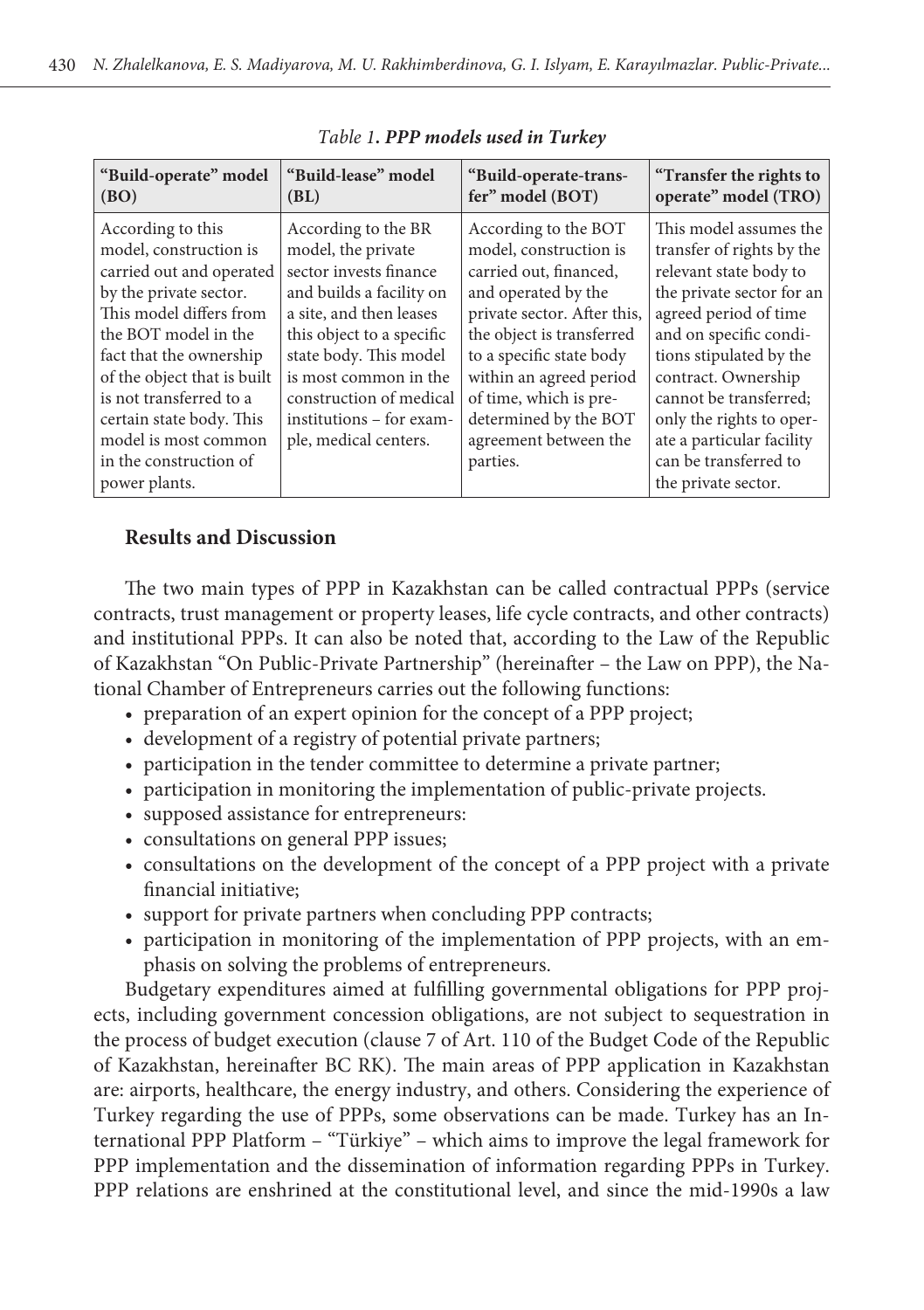"On the Implementation of Certain Investments and Services within the Framework of the Build-Operate-Transfer Model" has been enacted. The functions of the selection and control of PPP projects is assigned to the State Planning Organization under the Council of Ministers of Turkey (Yurieva 2013; Yermekbayev et al. 2020; Maidyrova and Tariverdi kizi Mamedova 2013).

Turkey's investment legislation supports and protects investors through various legal mechanisms (Foreign Direct Investment Law; bilateral investment protection treaties with 75 countries; double taxation treaties with 80 countries). The relevant legislation is flexible enough to adapt various PPP models according to the nature and requirements of projects. The models and legal framework for PPPs in Turkey are presented in Table 2. The government can either partially or completely assume the external debt of project companies in BOT and BLT projects. To qualify for debt admission, the minimum investment must be £1 billion in BOT projects or £500 million in BLT projects.

|                                          | <b>Build-Operate</b><br>Transfer (BOT)                        | <b>Build-Operate</b>                    | <b>Build-Lease</b><br><b>Transfer</b>              | <b>Transfer of Oper-</b><br>ating Rights                               |
|------------------------------------------|---------------------------------------------------------------|-----------------------------------------|----------------------------------------------------|------------------------------------------------------------------------|
| <b>Relevant legislation</b><br>(Law No.) | No. 3996; No. 3465;<br>No. 3096                               | No. 4283                                | No. 652; No.<br>6428; No. 351                      | No. 4046; No. 5335;<br>No. 4458                                        |
| <b>Sectors</b>                           | Motorways;<br>Ports:<br>Airports;<br>Energy (power<br>plants) | Energetics<br>(thermal power<br>plants) | Hospitals;<br>Colleges;<br>Dormitories;<br>Schools | Airports;<br>Ports:<br>Energy (power<br>plants);<br>Power distribution |

*Table 2.* **PPP models and legal framework in Turkey**

*Source:* compiled by the author based on materials from the Investment Office (2019).

PPP projects in Turkey allow for expropriation and the free use of state-owned land. Some PPP projects even provide minimum income guarantees. Summarizing the results of the literature analysis, we can say that the mechanism of PPP should be defined as the interaction between the authorities (within the region) and business entities, which is based on a project approach that provides a synergistic interaction between the parties involved with the same value of transaction costs for each of the parties, and which is aimed at developing the infrastructure of the region (Esbergenova 2015; Abishev 2019). Figure 2 shows the number of PPP agreements concluded in the Republic of Kazakhstan and Turkey in 2017, 2018, and 2019.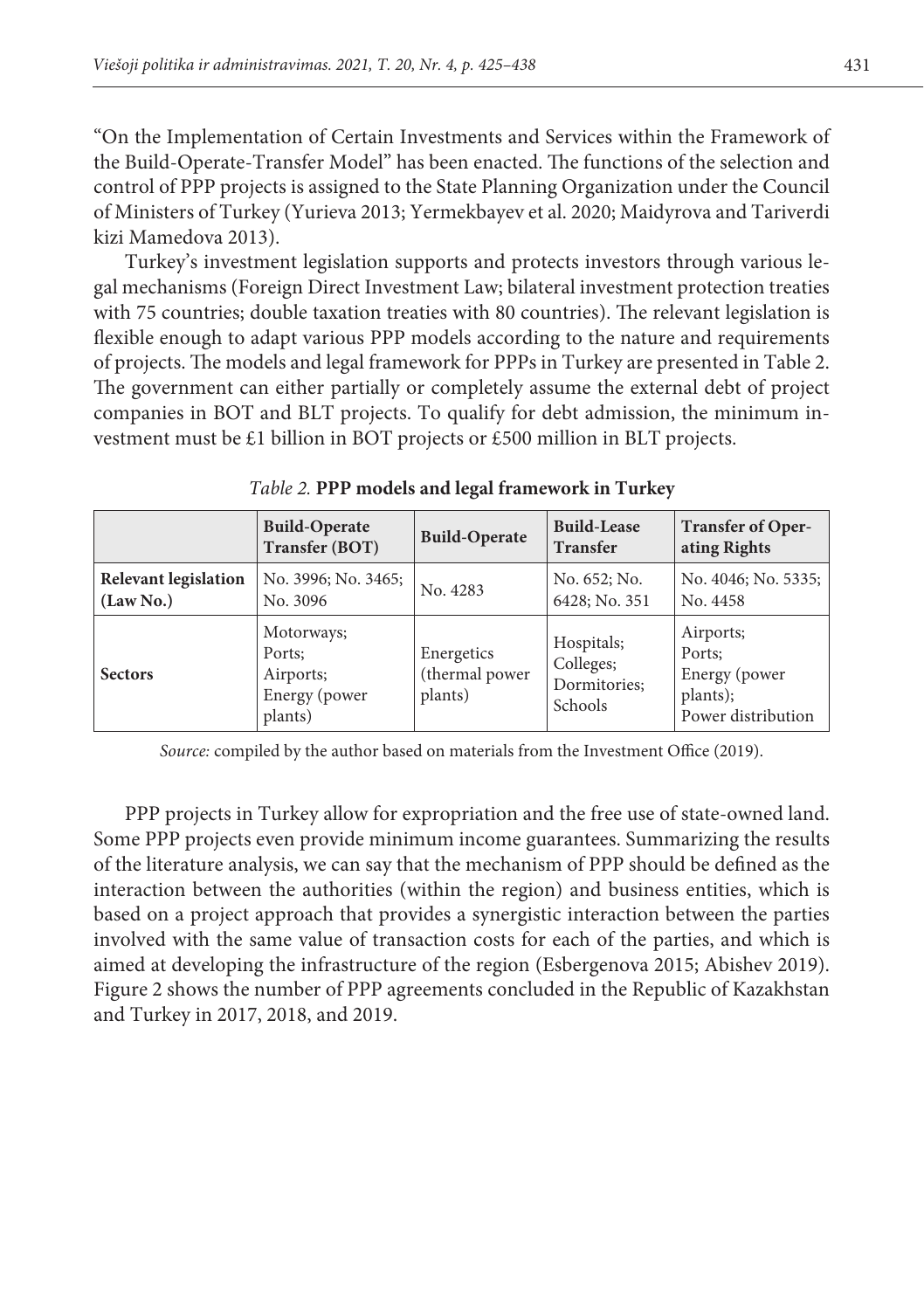

*Fig. 2. The number of PPP agreements concluded in the Republic of Kazakhstan and Turkey in 2017, 2018, and*  **Turkey in 2017, 2018, and 2019** *Fig. 2.* **The number of PPP agreements concluded in the Republic of Kazakhstan and** 

Source: compiled by the author based on materials from the Kazakhstan Center for Public-Private *Source: compiled by the author based on the materials of from the Kazakhstan centreCenter for Public-Private*  Partnership (2020), and the Investment Office (2019).

one of the first in the country – was created with the provision of an appropriate material and technical base. To ensure a balance between the interests of the state and business agement. These measures of state support also made it possible to create approximately<br>1.200 also measures of state support also made it possible to create approximately In the East Kazakhstan region, the Regional Center for Public-Private Partnership – entities, a variety of approaches are used: 108 private kindergartens operate under the PPP mechanism, with the placement of long-term state order and transfer to trust man-1,200 places in preschool institutions, saving more than 3.8 billion tenges of budgetary funds for construction.

funds for construction.<br>It should be noted that, in general, the Ministry of Health is creating all the necessary conditions for the implementation of PPP projects, and positive growth in the impleindustry's economy, as well as the effective use of budget funds. Expanding the scope of mum budgetary support or to disguise certain types of direct public procurement as PPP measures of state support also made it possible to additional lynx create about approximately 1,.200 made it possible to additional lynx create about approximately 1,.200 made it possible to additionally 1,.200 made it pos mentation of projects using this mechanism significantly affects the development of the the PPP mechanism inevitably encounters problems, such as the desire to receive maxiprojects. Figure 3 outlines the main directions of the PPP agreements concluded in Turkey.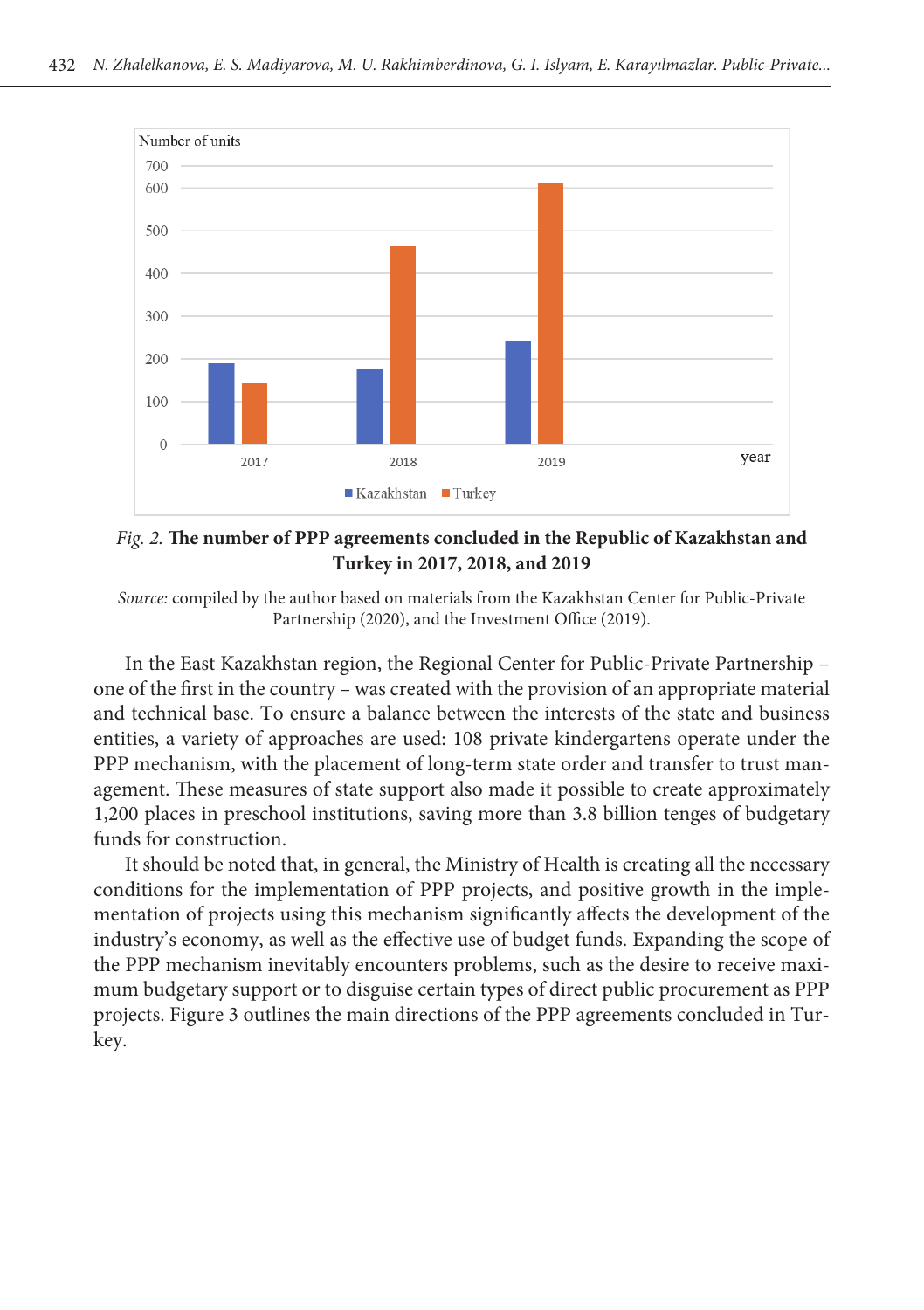

Fig. 3. Sectoral structure of PPP projects in Turkey in 2019 by number

*Source: compiled by the author based on the materials of the Investment Office (2019)*. Source: compiled by the author based on the materials of the Investment Office (2019).

*public private partnership in Turkey (2019).* Transport and energy infrastructure projects dominate the PPP market in Turkey. The most expensive PPP projects were airports and the energy industry; transport and of trade routes and the country is also close to the main markets, all of which requires transport infrastructure. Turkey has established intermodal logistics centers along with networks, and has also implemented many megaprojects with the BOT model (Kovalska The sectoral structure of PPP projects in Turkey in 2019 by value is shown in Figure 4. healthcare can also be included here. Turkey is strategically located right in the center a developed transport infrastructure. As such, logistics is an integral part of Turkey's the Trans-Asian Railway network to reduce costs and improve the efficiency of logistic 2019; Israfilov et al. 2020; Pylypenko 2019). country is also close to the main markets, all this of which requires a developed transport



### Fig. 4. *Sectoral structure of PPP projects in Turkey for in 2019 by value, % Fig. 4.* **Sectoral structure of PPP projects in Turkey in 2019 by value, %** bource: compiled by the authors based on the materials of the investment Office (2019). *Source:* compiled by the authors based on the materials of the Investment Office (2019).

*public private partnership in Turkey (2019).*  Significant funds are directed towards the field of renewable energy resources; this scheme is called YEKA (Renewable Energy Resources Areas). In this area, the more efficient and rational use of sections of the energy market is being carried out. The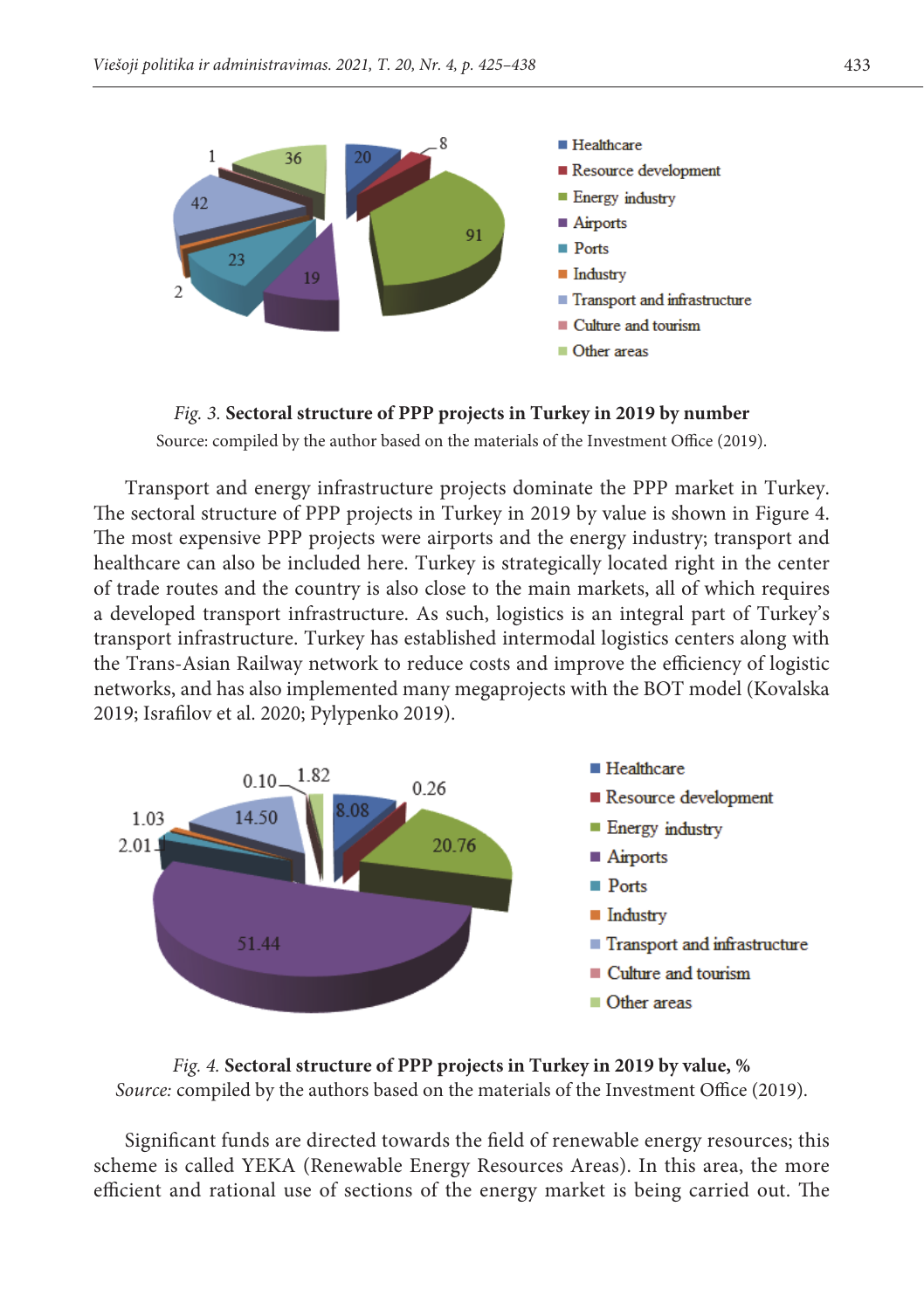implementation of PPP projects in this direction in Turkey is carried out through largescale megaprojects with a high proportion of local production technologies. The YEKA scheme is very attractive, as it provides a guaranteed reduced tariff for 15 years. In addition, a young and growing population is stimulating economic activity. Economic transformations in Turkey have led to rapid urbanization, and 23 urban centers with a population of over 1 million now exist in the country.

In addition to this, according to Abishev (2019), it should be noted when using this mechanism that PPP legislation requires improving the regulatory framework in terms of reducing administrative barriers for potential investors and improving the project implementation scheme. So, at the first stage, legislative amendments are made to the law "On Concessions" in terms of delimiting the technical and functional operation of healthcare facilities. These amendments are intended to ensure the implementation of PPP projects in the health sector according to the infrastructure model, which has successfully proven itself in Turkey. This model assumes the assignment of the design, construction, and technical operation of the facility to the private partner, while the provision of medical services (functional operation) remains with the public partner. The authors' position is that the objective reality dictates the need to continue work on the development of the mechanism of PPPs as one of the tools to increase the competitiveness of the region's economy using successful international practices in this direction.

# **Conclusions**

- 1. This research makes it possible to draw general conclusions. A PPP can be viewed as a tool that determines the interaction between public bodies (this may also apply to a separate territory – a region, for example) and business entities. The basis of this mechanism is a project approach, which ensures the synergistic interaction of the parties involved, while the value of transaction costs for each of the parties remains unchanged and is aimed at developing the infrastructure of the region. It should be noted that there are various methods of implementing the PPP mechanism which have their own characteristics within a particular territory, taking into account the territory's specificity and its regulatory framework.
- 2. This study resulted in an analysis of the development of PPPs and their impact on the regional economy in relation to the experiences of the Republic of Kazakhstan and Turkey. It was found that different methods of PPP are used within different regions, and regulation of these areas is also carried out in different ways. Whilst Turkey does not have a legislative framework at the federal level, for example, the Republic of Kazakhstan does.
- 3. As part of this study, it was found that further work is required to improve the regulatory framework in terms of reducing administrative barriers for potential investors, which will help to activate this segment. It is also necessary to continue the development of the PPP mechanism as one of the tools to increase the competitive ability of the region's economy, using successful international practices that are applicable within individual regions.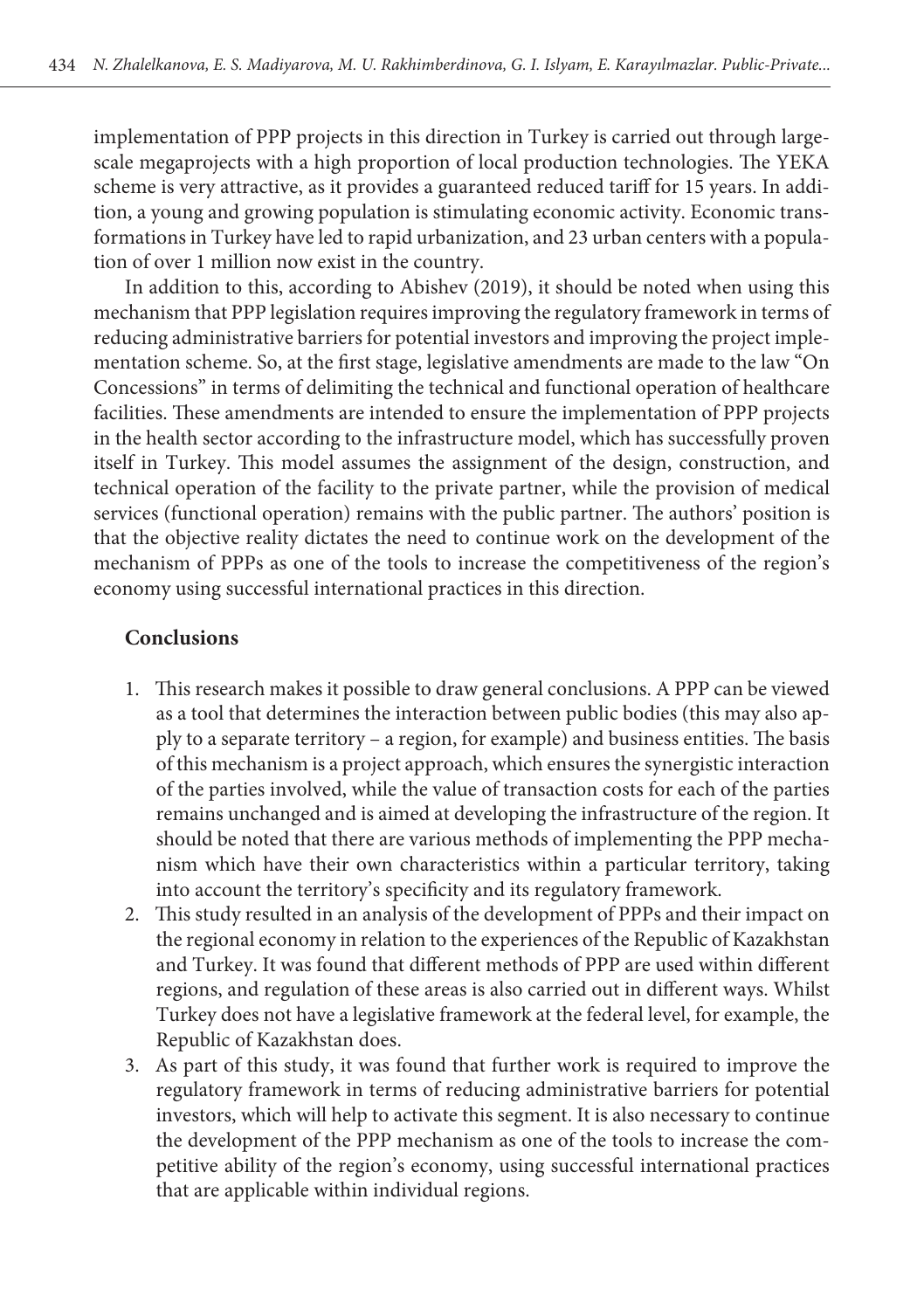# **References**

- 1. Abishev, O.A. 2019. "Public-Private Entrepreneurship in the Field of Healthcare: Development of the Main Directions and Prospects". *Public-Private Partnership*  1: 15–20.
- 2. Agency for Strategic Initiatives. 2017. "The use of public-private partnership mechanisms for the development of regional infrastructure: educational program 'Management skills: The development of regional teams'". Retrieved from https:// asi.ru/gallery/1767/.
- 3. Benítez-Ávila, C., Hartmann, A., Dewulf, G., and Henseler, J. 2018. "Interplay of Relational and Contractual Governance in Public-Private Partnerships: The Mediating Role of Relational Norms, Trust and Partners' Contribution". *International Journal of Project Management* 36 (3): 429–443. https://doi.org/10.1016/j. ijproman.2017.12.005.
- 4. Boshynda, I.M., Popfalushi, V.Y., and Bilak, H.H. 2020. "Regional Assessment of Small Business Development". *Scientific Bulletin of Mukachevo State University. Series "Economics"* 1 (13): 140–146.
- 5. Duzelbaeva, G.B., Berikbolova, U.D., and Abdimominova, A.S. 2018. "Theoretical Aspects of the Development of Public-Private Partnerships in Kazakhstan". *Upravleniye Ekonomicheskimi Sistemami: Elektronnyy Nauchnyy Zhurnal* 10: 6–15.
- 6. Esbergenova, Z.T. 2015. "Summary and Determination of Public-Private Partnerships". *Politicheskiye Nauki* 5: 131–132.
- 7. European Court of Auditors. 2018. *Public-Private Partnerships in the EU: Widespread Shortcomings and Limited Benefits. Special Report*. https://www.eca.europa.eu/Lists/ECADocuments/SR18\_09/SR\_PPP\_EN.pdf.
- 8. Investment Office of the Presidency of the Republic of Turkey. 2019. *Investing in Infrastructure & Public-Private Partnership in Turkey*. 2019. https://www.invest.gov.tr/en/library/publications/lists/investpublications/ infrastructure-industry.pdf.
- 9. Israfilov, N., Ablaev, I., Seisinbinova, A., and Sakulyeva, T. 2020. "Impact of Supply Chain Management Strategies on the Performance Indicators of Small and Medium-Sized Businesses". *International Journal of Supply Chain Management*, 9 (4): 544–552.
- 10. Istomin, V.G. 2016. "Public-Private and Municipal-Private Partnerships: A Description of Emerging Relationships in the Context of the Development of Legal Regulation". *Konkurentnoye Parvo*, 2: 44–48.
- 11. Kazakhstan Center for Public-Private Partnership. 2020. "Project Data." https:// kzppp.kz/projects
- 12. Kim, Y.-Ju. 2018. "Contracting-Out Public-Private Partnerships in Mega-Scale Developments: The Case of New Songdo City in Korea". *Cities*, 72 (Part A): 43–50.
- 13. Kochetkova, S.A. 2016. *Public-Private Partnerships*. Moscow: Publishing House of the Academy of Natural Sciences.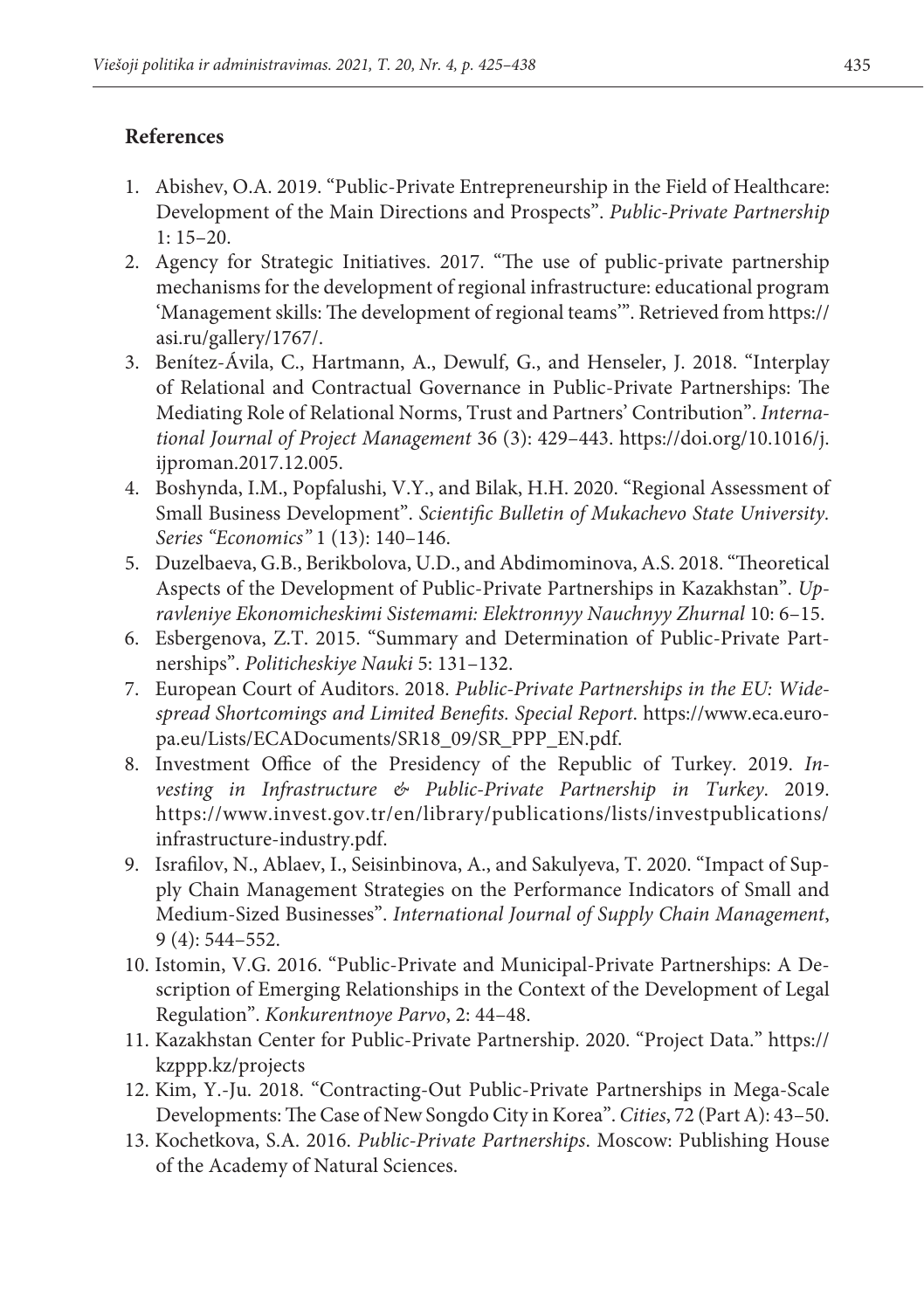- 14. Korkuna, O.I. 2020. "Methodological Principles of Assessing Development Potential of the Tourist and Recreational Sphere in Regional Economy". *Scientific Bulletin of Mukachevo State University. Series "Economics"* 1 (13): 152–158.
- 15. Kovalska, L.L. 2019. "Fiscal Support for the Development of Regional Economic Systems". *Scientific Bulletin of Mukachevo State University. Series "Economics"*, 2 (12): 103–107.
- 16. Law No. 4283 "On the Creation and Operation of Power Plants and the Sale of Energy under the Build-Operate Model". 1997. [https://www.pabsec.org/depo/](https://www.pabsec.org/depo/documents/reports-and-recommendations/ru-rep-xgl1zrdloq.pdf) [documents/reports-and-recommendations/ru-rep-xgl1zrdloq.pdf](https://www.pabsec.org/depo/documents/reports-and-recommendations/ru-rep-xgl1zrdloq.pdf) [2021-5-23].
- 17. Law No. 45396 "On the Medical Sector in the Build-Operate Model". 2005. [https://](https://www.ilo.org/dyn/natlex/natlex4.detail?p_lang=en&p_isn=92011) [www.ilo.org/dyn/natlex/natlex4.detail?p\\_lang=en&p\\_isn=92011](https://www.ilo.org/dyn/natlex/natlex4.detail?p_lang=en&p_isn=92011) [2021-5-23].
- 18. Law No. 5396 "On the Health Sector under the SA (Build-Rent) Model". 2005. <http://www.vscc.ac.ru/files/journal/issues/issue-esc-68-2020-2-ru.pdf>[2021-5-23].
- 19. Lebedchenko, V.V. 2020. "The Impact of Interregional Economic Differentiation on the Economic Security of the Regions of Ukraine". *Scientific Bulletin of Mukachevo State University. Series "Economics"*, 7 (2): 126–136.
- 20. Maidyrova, A., and Tariverdi kizi Mamedova, A. 2013. "Economic and Legal Aspects of Labor Market Regulations in the Modern Kazakhstan". *Business: Theory and Practice* 14 (4): 267–277.
- 21. Makarevich, K.A. 2013. *Financial and Legal Regulation of Public-Private Partnerships in the Russian Federation.* Moscow: Kutafin Moscow State Law University.
- 22. Maydirova, A., and Biryukov, V. 2013. "Human Capital Quality as a Determinant of Efficient Public Administration". *Actual Problems of Economics* 143 (5): 386–398.
- 23. Mazur, Y.P., and Nahernuk, D.V. 2018. "Use of Regional Marketing Mechanisms in the Regional Decentralization Process". *Scientific Bulletin of Mukachevo State University. Series "Economics"* 2 (10): 90–95.
- 24. OECD. 2012. *Recommendation of the Council on Principles for Public Governance of Public-Private Partnerships*. Retrieved from https://www.oecd.org/gov/budgeting/oecd-principles-for-public-governance-of-public-private-partnerships.htm.
- 25. Pylypenko, D. 2019. "Editorial". *Astra Salvensis*, Supplement 1/2019, 9–10.
- 26. Vydrin, I.V. 2015. "Public and Private Partnership as Form of Interaction of the State and Society". *Sovremennoe Pravo* 8: 5–16.
- 27. Yermekbayev, A.A., Abzhaparova, L.Z., and Iztayeva, V.A. 2019. "The Russian-Turkish Relations in the Context of Syrian Crisis". *Opcion* 35 (19): 362–380.
- 28. Yermekbayev, A., Khairullayeva, V., Iztayeva, V., Zhuztayeva, B., and Doszhanova, A. 2020. "Relations between Turkey and Russia in the Context of Energy Partnership". *International Journal of Energy Economics and Policy* 10 (4): 166–171.
- 29. Yurieva, T.V. 2013. "Public-Private Partnership in the Modern Economy: Foreign Experience and Russian Practice". *Statistics and Economics* 6: 127–130.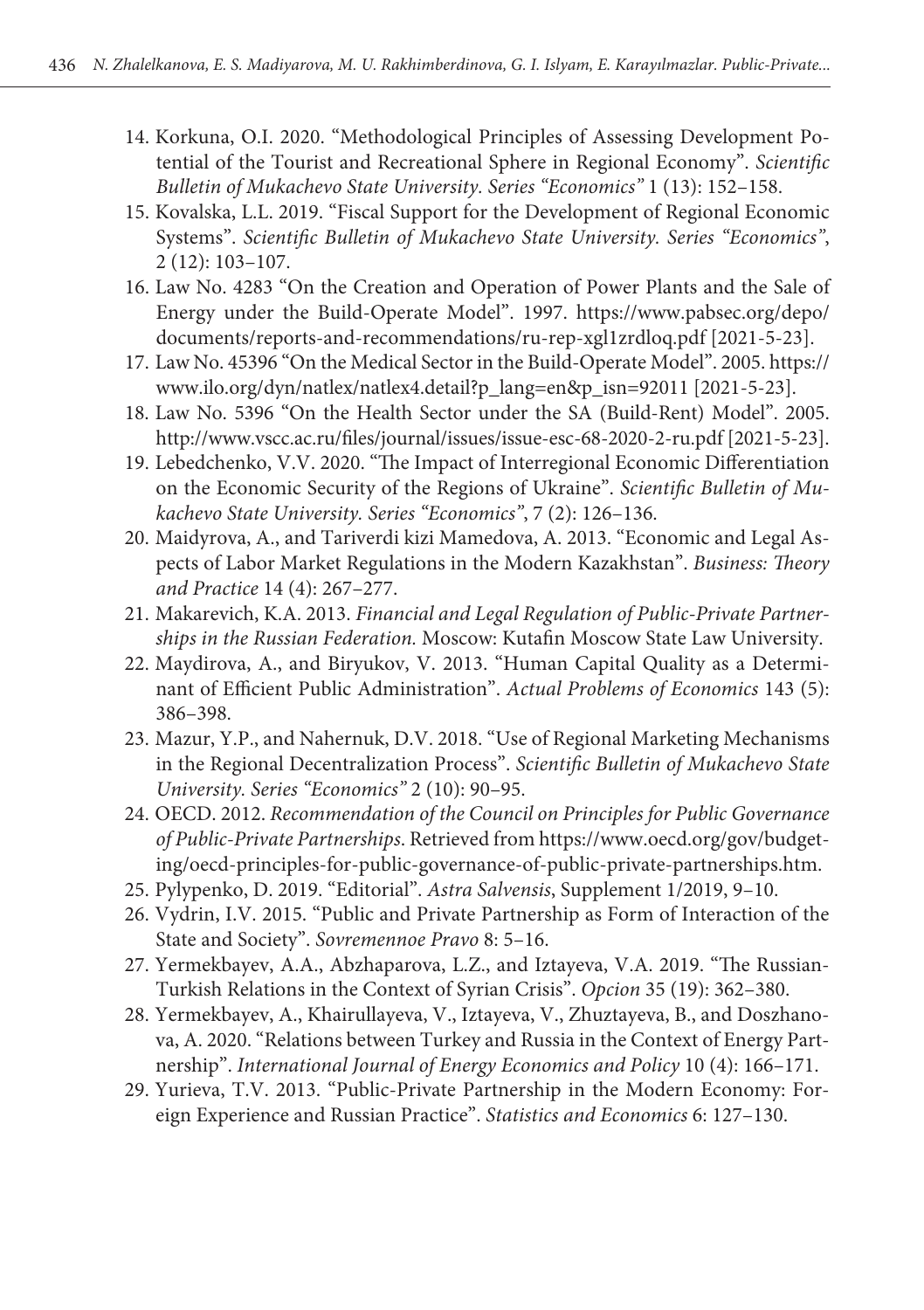Nurgul Zhalelkanova, Elvira S. Madiyarova, Madina U. Rakhimberdinova, Gulnara I. Islyam, Ekrem Karayılmazlar

# **Viešojo ir privataus sektoriaus partnerystė ir jos poveikis regionų ekonomikai: Kazachstano Respublikos ir Turkijos patirtis**

#### Anotacija

*Šis straipsnis yra aktualus, nes investicijos būtinos norint laiku reaguoti į rinkos pokyčius. Straipsnio tikslas – ištirti viešojo ir privataus sektorių partnerystės patirtį ir jos poveikį Kazachstano ir Turkijos regionų ekonomikai. Tyrimo metu buvo taikomi bendrieji ir specialūs moksliniai tyrimų metodai: sisteminimas, teorinis apibendrinimas ir palyginimas. Buvo atlikta viešojo ir privataus sektorių partnerystės poveikio regiono ekonomikai ir Kazachstano Respublikos bei Turkijos patirties analizė, kuri leidžia nustatyti tolesnes šių šalių regionų plėtros kryptis siekiant pritraukti privačių investicijų (regioninei plėtrai užtikrinti). Buvo nuspręsta plėtoti viešojo ir privataus sektorių partnerystę abiejų šalių regionų ekonomikoje. Buvo nustatytos pagrindinės regionų tobulinimo kryptys. Išsiaiškinta, kad skirtinguose regionuose taikomi nevienodi viešojo ir privataus sektoriaus partnerystės metodai, o šių sričių reguliavimas taip pat vykdomas skirtingai. Taikoma medžiagos vertė susijusi su galimybe efektyviau panaudoti šią viešojo sektoriaus įstaigų ir verslo subjektų sąveikos priemonę atskirų teritorijų plėtrai.*

*Nurgul Zhalelkhanova –* ekonomikos magistrė, Pamukalės universiteto Viešųjų finansų katedros doktorantė, Denizli, Turkija.

E. paštas: [n.zhalelkanova5672@uohk.com.cn](mailto:n.zhalelkanova5672@uohk.com.cn) 

*Elvira S. Madiyarova –* ekonomikos mokslų daktarė (PhD), Eurazijos D. A. Kunajevo teisės akademijos Konstitucinės, tarptautinės ir muitinės teisės katedros docentė, Almata, Kazachstano Respublika.

#### E. paštas: [madiyarova5672@nuos.pro](mailto:madiyarova5672@nuos.pro)

*Madina U. Rakhimberdinova –* ekonomikos mokslų daktarė (PhD), Rytų Kazachstano D. Serikbajevo valstybinio technikos universiteto Biznio ir verslumo mokyklos docentė, Ust Kamenogorskas, Kazachstano Respublika.

E. paštas: [m.rakhimberdinova@tanu.pro](mailto:m.rakhimberdinova@tanu.pro)

*Gulnara I. Islyam –* teisės mokslų daktarė, Rytų Kazachstano D. Serikbajevo valstybinio technikos

universiteto Biznio ir verslumo mokykla, Ust Kamenogorskas, Kazachstano Respublika. E. paštas: [g.islyam@ust-hk.com.cn](mailto:g.islyam@ust-hk.com.cn)

*Ekrem Karayılmazlar –* ekonomikos mokslų daktaras (PhD), Pamukalės universiteto Finansų ekonomikos katedra, Denizli, Turkija. E. paštas: [kkaraylmazlar@tanu.pro](mailto:kkaraylmazlar@tanu.pro)

*Nurgul Zhalelkanova –* MSc in Economics, doctoral student at the Department of Public Finance at Pamukkale University, Denizli, Turkey. E-mail: n.zhalelkanova5672@uohk.com.cn

*Elvira S. Madiyarova –* PhD in Economics, associate professor at the Department of Constitutional, International and Customs Law at the Eurasian Law Academy named after D.A. Kunayev, Almaty, Republic of Kazakhstan.

E-mail: madiyarova5672@nuos.pro